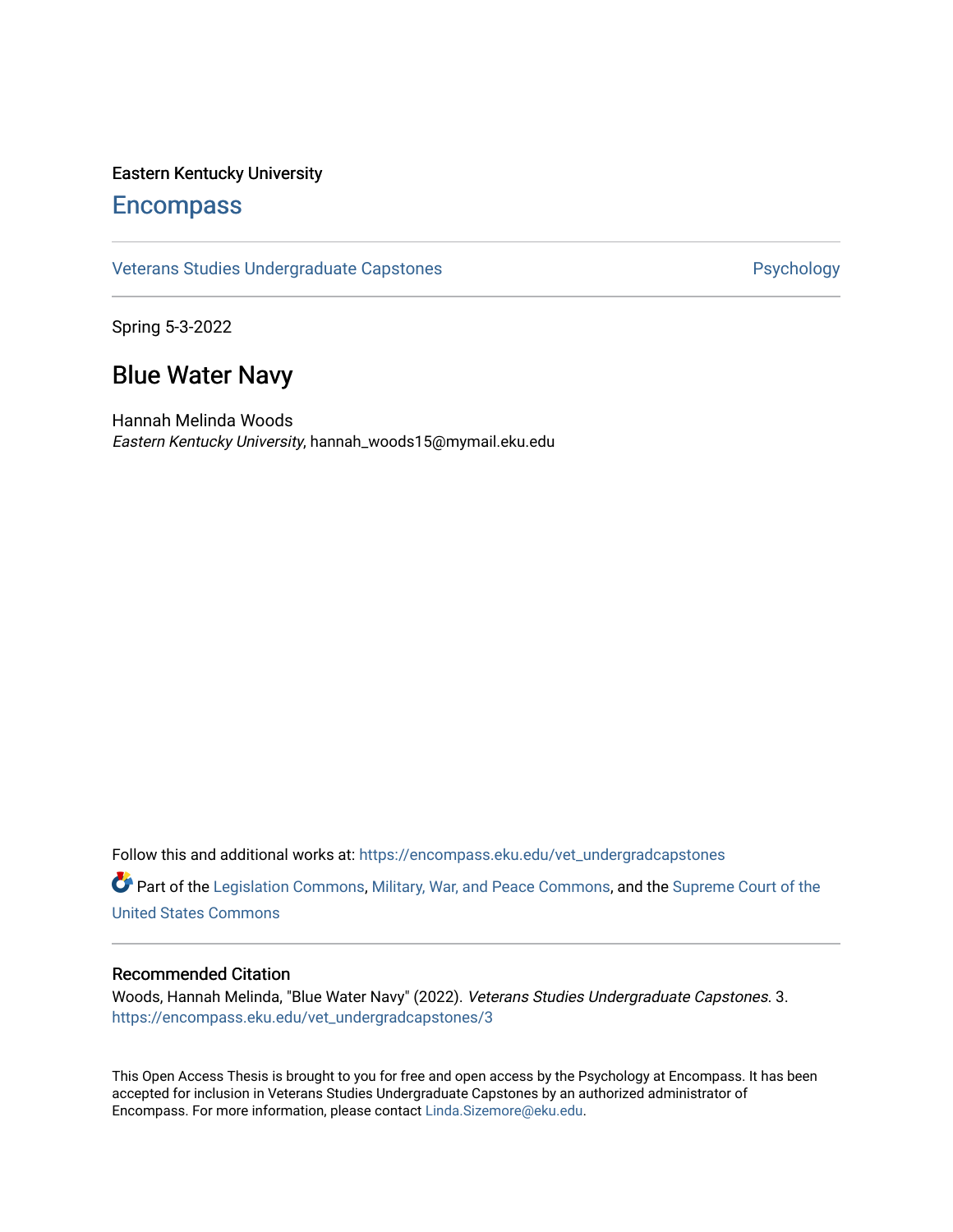Hannah Woods

Dr. Travis Martin

VTS Capstone

April 18, 2022

#### Blue Water Navy Capstone Paper

Since the 1990s, we have been discussing the ramifications and the effects of Vietnam, particularly the use of different herbicides used during the Vietnam war. The most notorious being Agent Orange, a "tactical herbicide the U.S military used to clear leaves and vegetation for military operations mainly during the Vietnam War" (VA Website, Agent Orange). Since the use of this tactical herbicide, many Vietnam veterans have come back with illness that they did not have before going to Vietnam including many different types of cancers, heart disease, diabetes, and the list goes on. Just recently because of multiple years of studying the effects of Agent Orange Exposure, "the VA has recently announced 3 new illnesses to consider that could be related to Agent Orange exposure. It is expected to provide additional health benefits to approximately 50,000 previously denied veterans and their survivors. Previously denied cases included service-related bladder cancer, hypothyroidism and Parkinson's-like symptoms. All these cases with these related diseases will automatically be reviewed by the VA" (Kassraie, 2021). Even some children of Vietnam veterans who were conceived post- Vietnam era have come down with diseases such as Spinal Bifida which have been linked to one of their parent's exposures to the herbicide.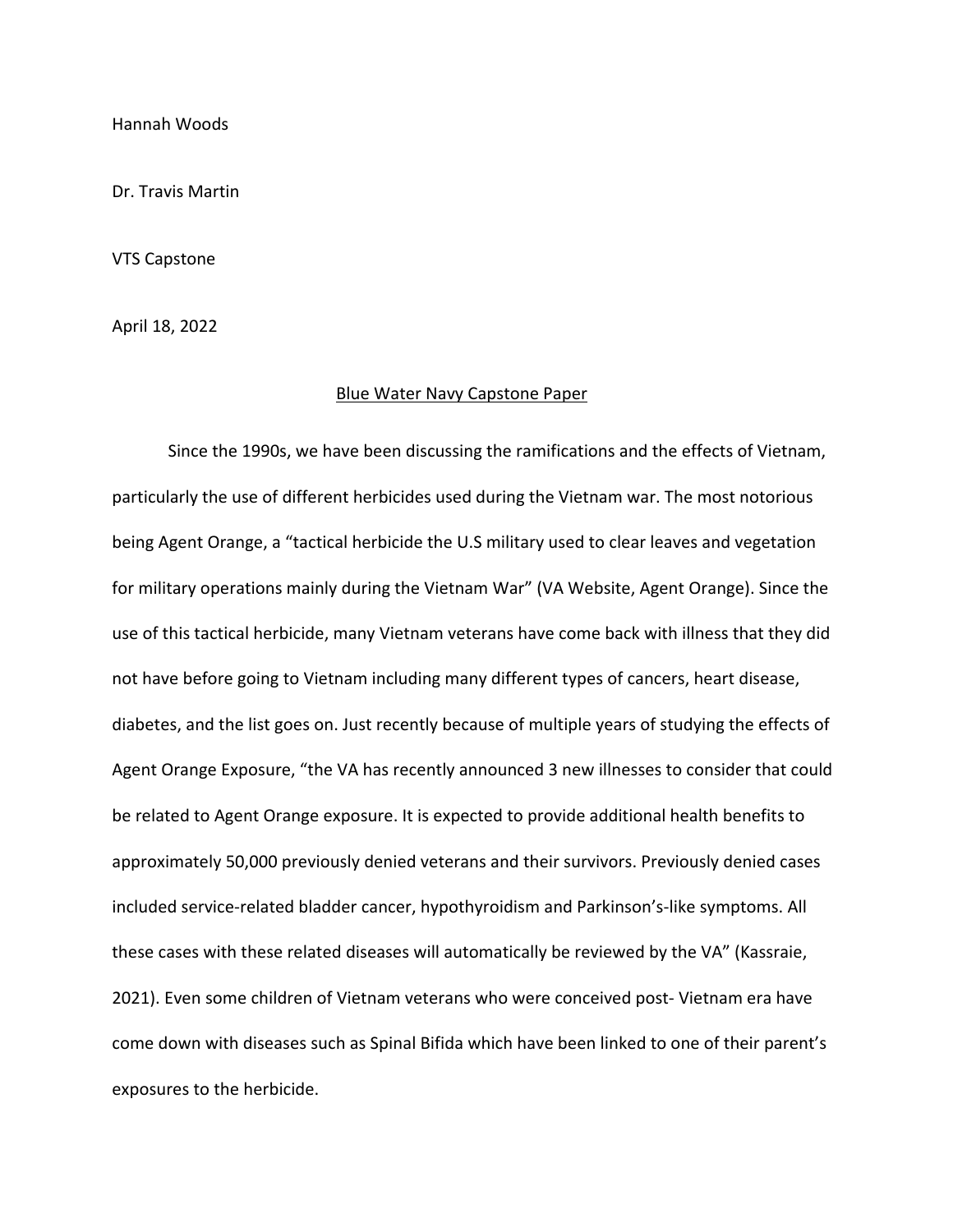Even with this new information about this chemical and effects of exposure there are still veterans who are being denied access to lifesaving treatment and benefits from exposure during the war. These victims are called the Blue Water Navy, who are veterans who served on ship off the shore of Vietnam during the Vietnam War. Before the Vietnam Veterans Act of 2019 (PL 116-23), Blue Water Navy Veterans were automatically presumed not to have been exposed to Agent Orange due to them not being in-country. But as explained later in this paper, the chemical was airborne making it able to travel from land to the ships off the coast.

You are probably wondering, why are these veterans so important? For one thing, they served our country. Whether they went to war through the draft, or volunteered for the war, they went. Then they came home and now are having service-related illnesses and are being denied treatment. The United States is a country that prominently promotes equality to all. The fact that this country then denies its own service members equal access to care and benefits is uphauling. Not to mention, these Vietnam veterans are not getting any younger and would not be able to benefit from these changes once they have passed. Second, this is not only for the service members but their families as well. For a family member it is already hard to send them to war in foreign country when they don't know if they will come back alive, injured, or dead. Then they do come back, and they are often times diagnosed with a service-related illness and the country that your family member served for denied them access to treatment and benefits. Not to mention sometimes these illnesses can disable your family member from being able to work and live a normal life.

Not only is this unfair but I also have a personal connection to these victims. My grandfather, Commander William C. Kaag, served two tours in Vietnam as a Navy Officer upon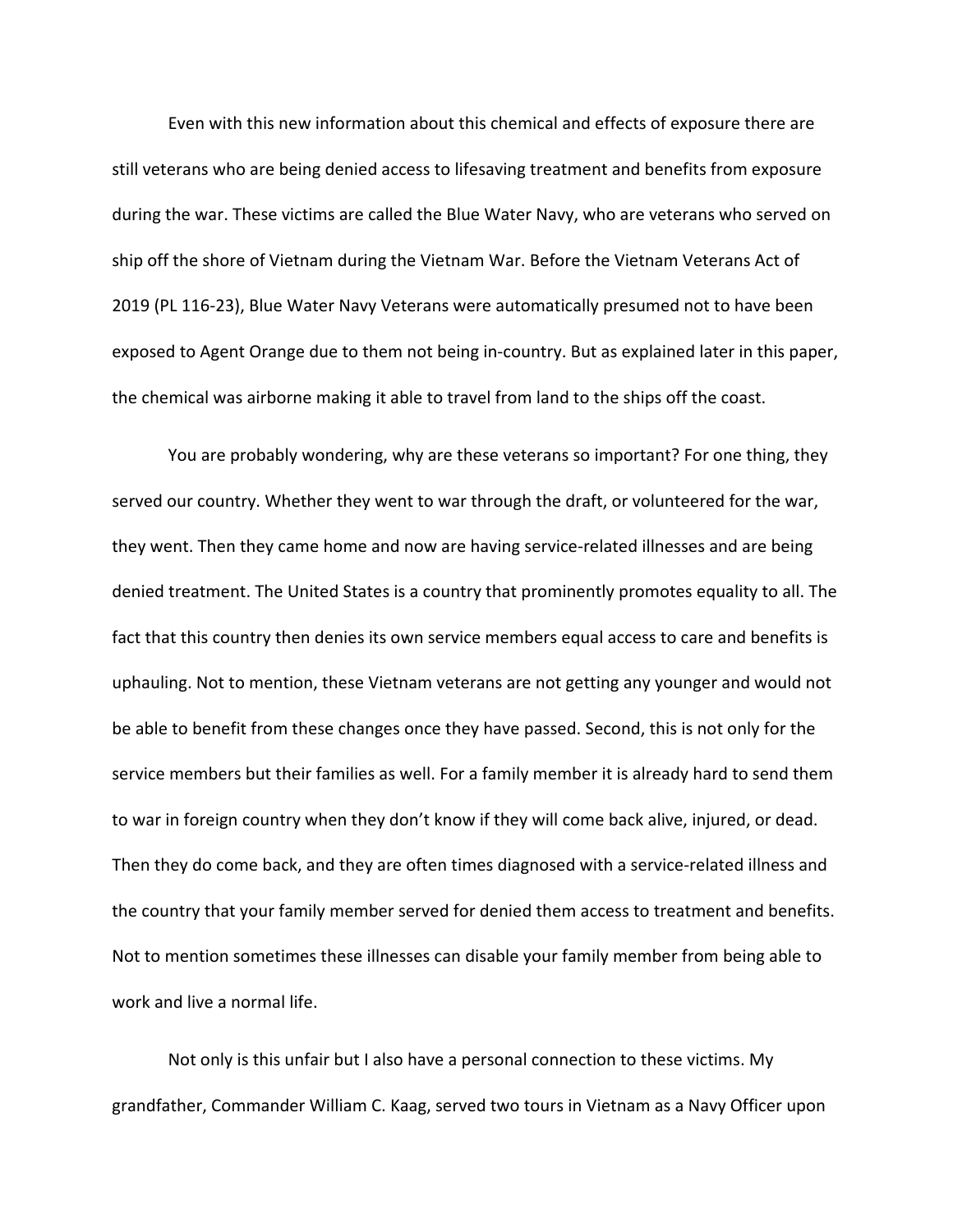the U.S.S. Oriskany and later developed diseases that can be linked to possible Agent Orange Exposure. These diseases included things like prostate cancer, heart disease, and diabetes. Three of the most common serve related diseases that can come from exposure to Agent Orange and other related chemicals. The Department of Veterans Affairs denied him multiple times because he remained on ship during his time overseas fighting for our country. For years, Blue Water Navy veterans have been denied equal access to Veterans Affairs (VA) benefits related to possible exposure to tactical herbicide chemicals used in Vietnam such as Agent Orange. Not only is this problem denying access to 90,000 Vietnam veterans but it is also denying life-saving care and benefits because their role was to serve on ships. However, these veterans should receive these benefits because just like in-country veterans they breathed the same contaminated air. This paper will examine the issue and why the mistreatment of Blue Water Navy veterans, solutions to this problem and will look at why officials believe that Blue Water Navy veterans do not deserve service-related VA benefits.

So, if these Blue Water Navy Veterans have developed these diseases the same as people who served on land, then why have they been denied for years these benefits? Well, when the original Vietnam veteran's compensation bill was enacted, they were eligible. Originally in 1991 under the Agent Orange Act, the Department of Veterans Affairs was required to assume that all veterans who served between 1962 to 1975 in Vietnam to be presumed to be exposed to Agent Orange. That all changed in 2002 when the Department of Veterans Affairs changed its policy and started looking at whether each veteran served on land or on inland waterways in Vietnam (Iovino, 2020). Making Blue Water Navy veterans ineligible for Agent Orange benefits. Many Blue Water Navy veterans appealed under this, and we still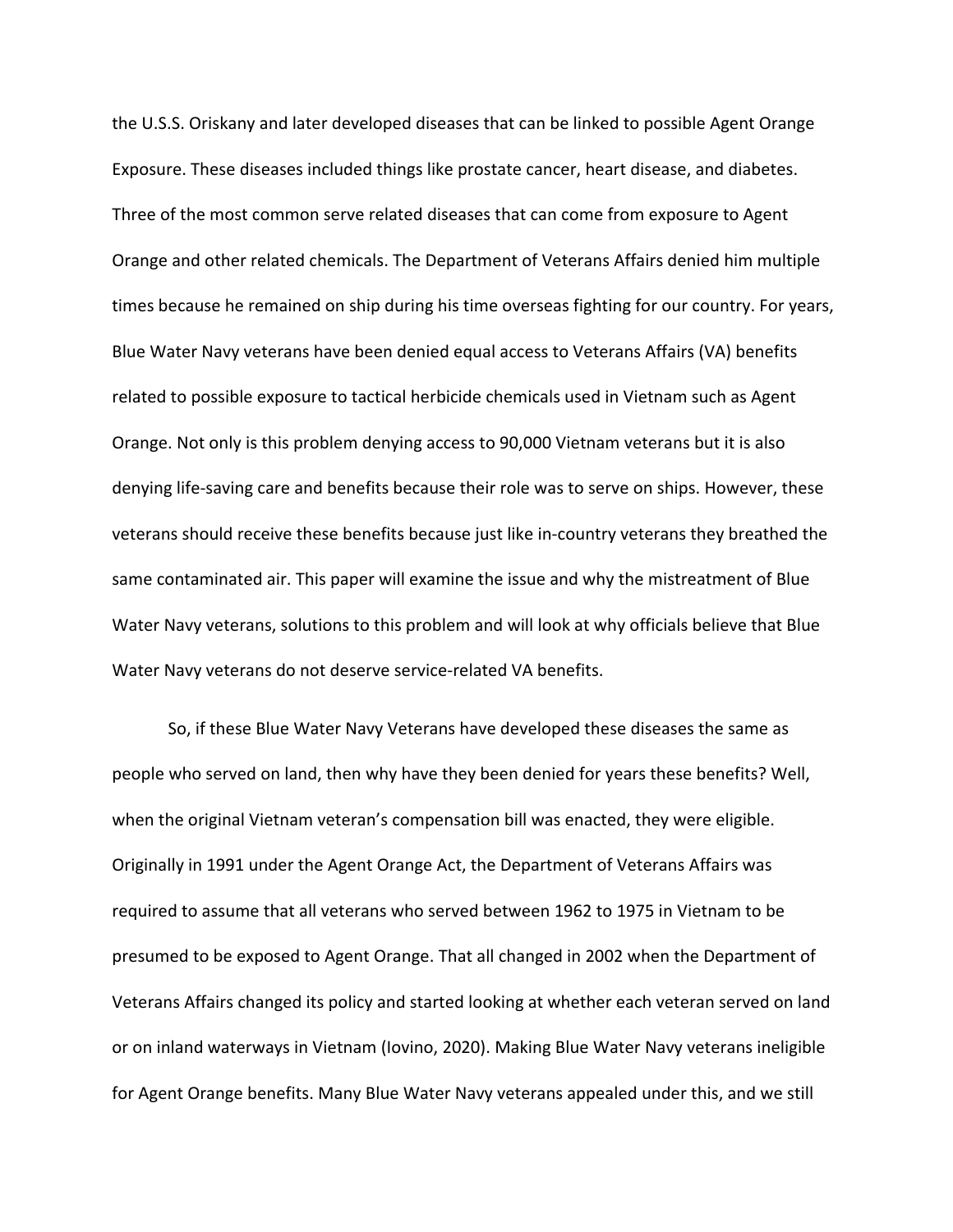found to be not entitled for these benefits. That changed in 2019 in the court ruling of Procopio v.Wilkie. Under this case the plaintiff, Alfred Procopio Jr. was appeals a decision of the Court of Appeals for Veterans Claims because they denied his service connection for prostate cancer and diabetes mellitus as a result of exposure to an herbicide agent, Agent Orange, during his Vietnam War-era service in the United States Navy. He served on the U.S.S Intrepid from November 1964- July 1967, which during this time was off the shore of Vietnam and its territorial sea (Procopio v. Wilkie, 2019)

Since 2006, he has been seeking Veterans Affairs benefits each year and has been denied each time. In 2015 the Veterans Affairs stated in their denial ""[t]he competent and credible evidence of record is against a finding that the Veteran was pre-sent on the landmass or the inland waters of Vietnam during service and, therefore, he is not presumed to have been exposed to herbicides, including Agent Orange,"" (Procopio v. Wilkie, 2019)

The court found that "excluding Blue Water veterans would violate the plain meaning of the 1991 statute, overriding its prior 2008 decision that deferred to the VA's interpretation of the law" (Iovino, 2020). Then based on the Procopio v. Wilkie decision, congress then looked to do something about this situation.

Beginning in 2020, Congress extended the Vietnam Veterans Act of 2019 (PL 116-23). Once enacted, roughly 90,000 Blue Water Navy veterans will now be eligible to receive benefits. Under the new act, veterans who served as far as 12 nautical miles off Vietnam are presumed to be exposed to herbicides like Agent Orange that could result in 14 different medical conditions that can leave lasting impact to veterans and children they conceive after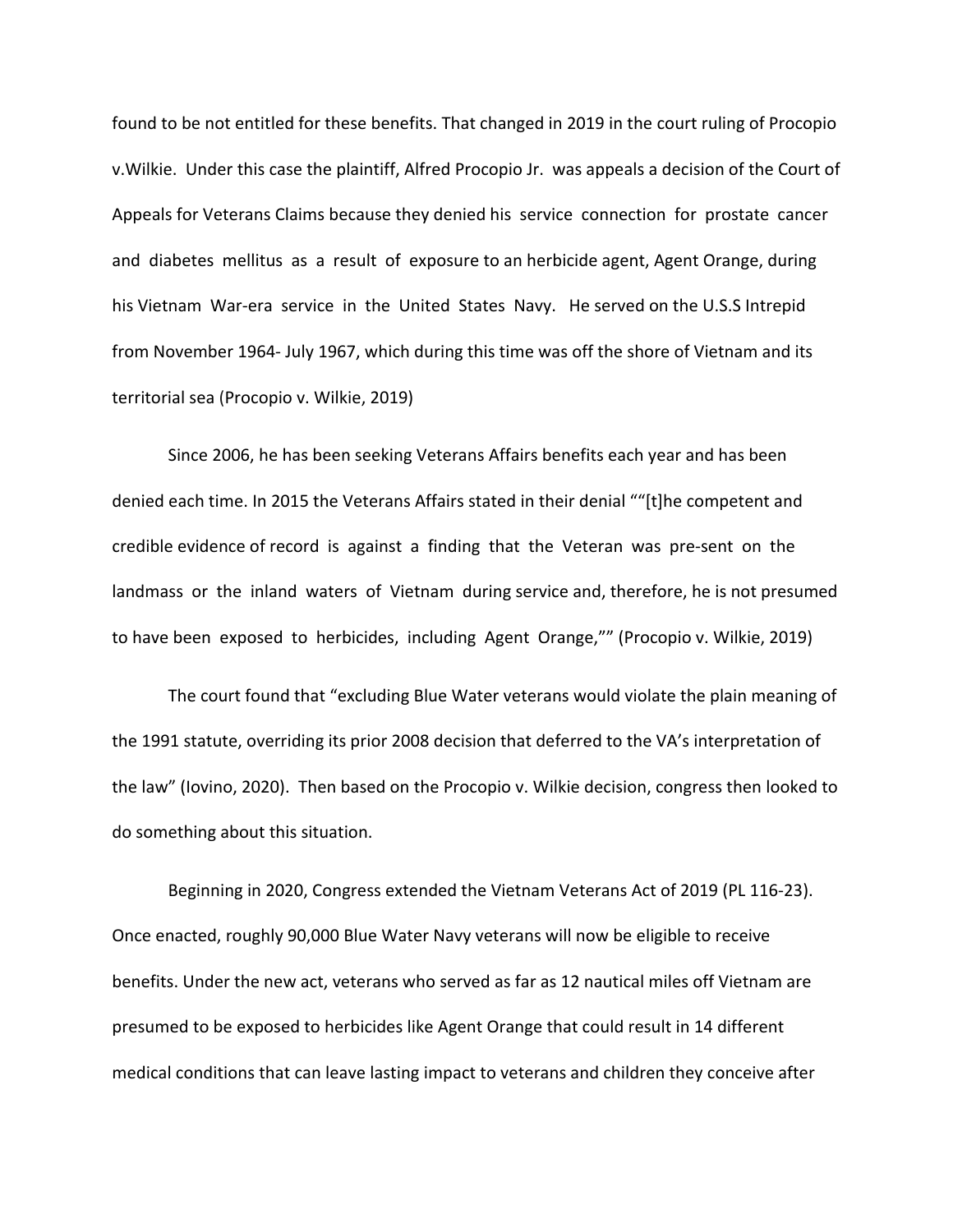their time in the service. This act was a long time coming. This gives more veterans who served in Vietnam equal access to Veterans Affairs benefits that they would have previously been denied for. Veterans and family members can now reapply their previous rejected claim that was then denied due to lack of in-country service.

To receive these benefits however, veterans and their family, will have to prove that they were on a ship that was within 12 nautical miles off the coast of Vietnam or Cambodia. This is not an easy task. They will have to access the National Archive and Records Administration (NARA) as released ships' deck logs to the public. These logs were written by the captains that described locations and other information during the War. The NARA has not digitized them, so they become more accessible to others including the VA Administration and persons claiming Blue Water benefits (Temin, 2020). With the new change, this will affect 60,000 previous rejected claims but due to the COVID-19 Pandemic it could be years before anyone can reap the benefits of these funds (Stripes, 2021). But even with the pandemic, the "Blue Water Navy act of 2019 which entitled these veterans to the benefits of Agent Orange services and all they had to do was file a new claim. Up until November 2020 the VA has paid out roughly \$583.8 million" (Iovino, 2020).

Even with the evidence that Blue Water Navy Veterans were exposed and have come down with illnesses related to Agent Orange exposure, there are still a few who don't believe these veterans deserve these benefits, particularly 4 former VA secretaries. According to a Navy Times article by Leo Shane III, the 4 former secretaries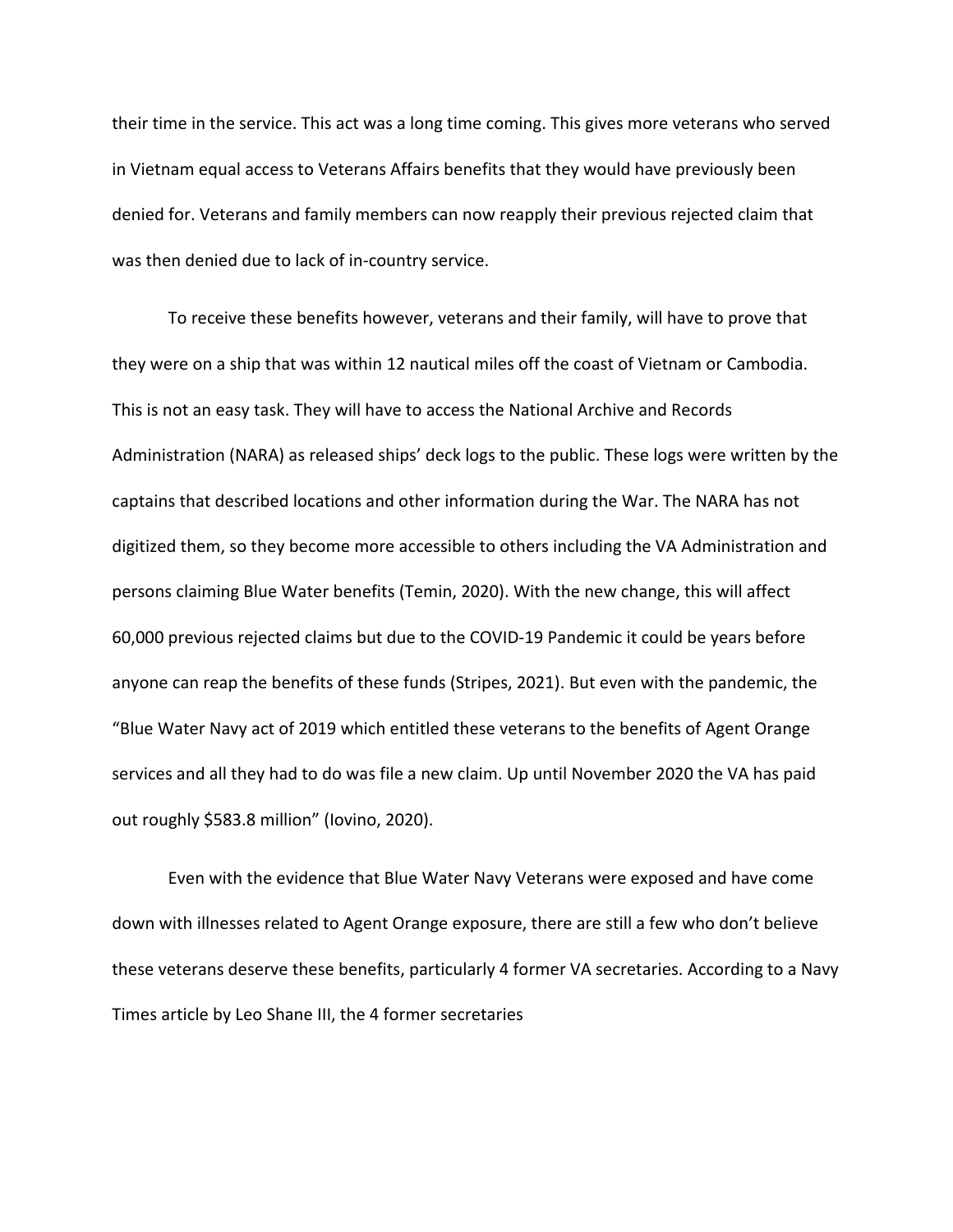*"Wrote to the Senates Veterans Affairs committee urging senators not to grant presumptive illness status to 90,000 blue water veterans. They believed that there is inconclusive evidence to support that the crews were exposed to Agent Orange. This statement was also supported by the current VA secretary at the time Robert Wilkie. Advocates for blue water navy veterans have blasted the VA saying this stance is unfair and inhumane. Advocates argued that the scientific proof is impossible since the proper sampling was not done decades ago. They believe that large number of unusual illnesses among blue water veterans should be enough evidence given the circumstances. The house has sense passed legislation that would require the VA to automatically assume Vietnam veterans were exposed whether they were on the ground or on a ship. If passed VA officials have stated that the estimated cost of extended benefits could be upwards of \$5.5 billion over the next 10 years" (Shane, 2018).*

What is "circumstantial" about thousands of veterans, whether they were on a ship or on land, experiencing the same symptoms post-service. Not to mention, as Veterans Affairs secretaries of the United States, is it not only their job not just to oversee veterans benefits after service but also make sure they have equal access to the treatment based on what health issues arise do to their service. Just to add fuel to the fire, Agent Orange is an herbicide sprayed to kill vegetation. The United States decided to load this chemical onto planes and then sprayed the chemical across Vietnam making it airborne. Why should it matter where you were if the chemical was airborne?

With the new legislation it is uplifting to hear that veterans can soon have equal access to benefits they were once denied. As a family member of a Blue Water Navy veteran who's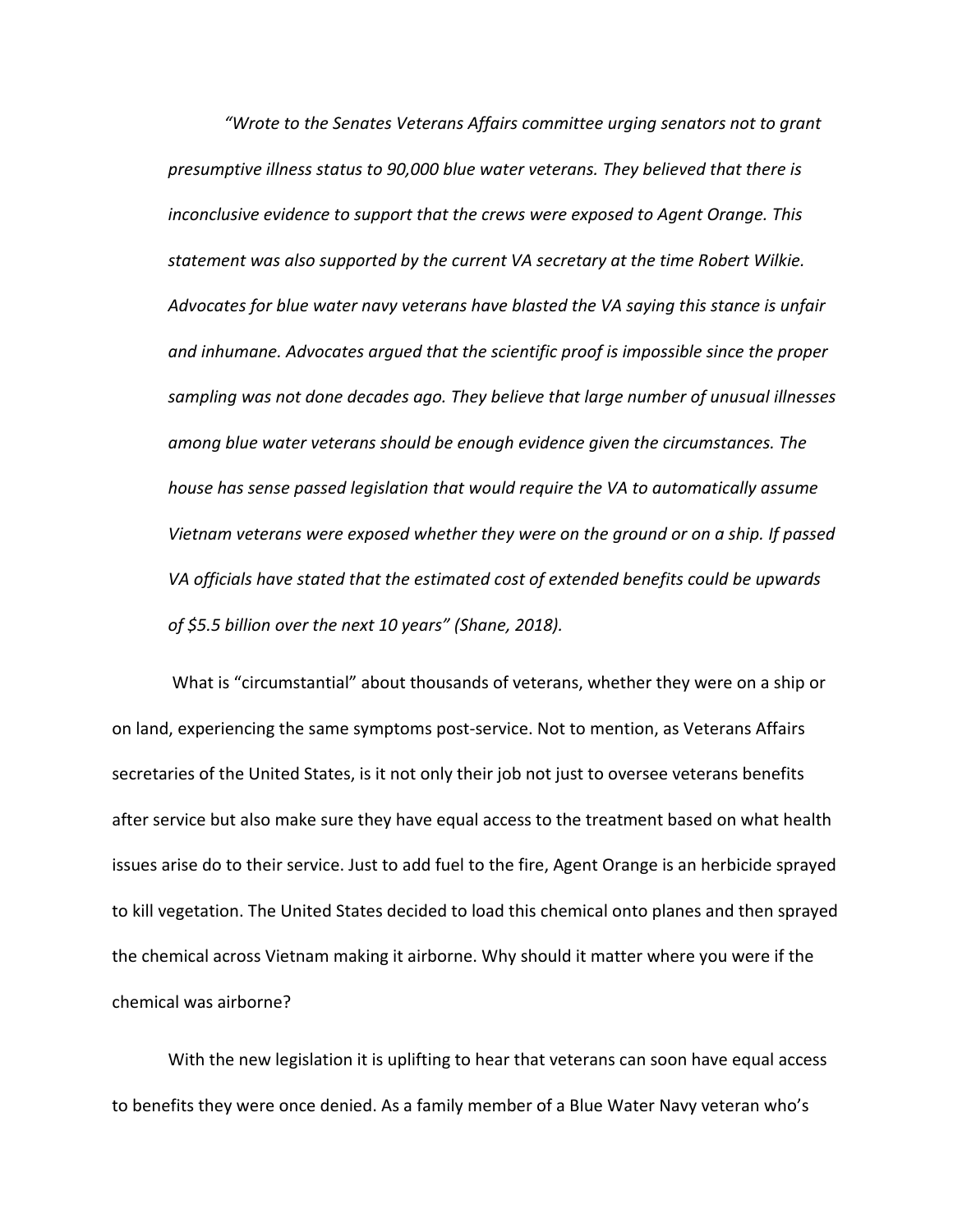relative was previously denied, it gives me hope that they will finally receive the benefits they deserve as part of their years of service. It is not over until all those who are eligible receive their benefits but at least it is a step in the right direction for these veterans.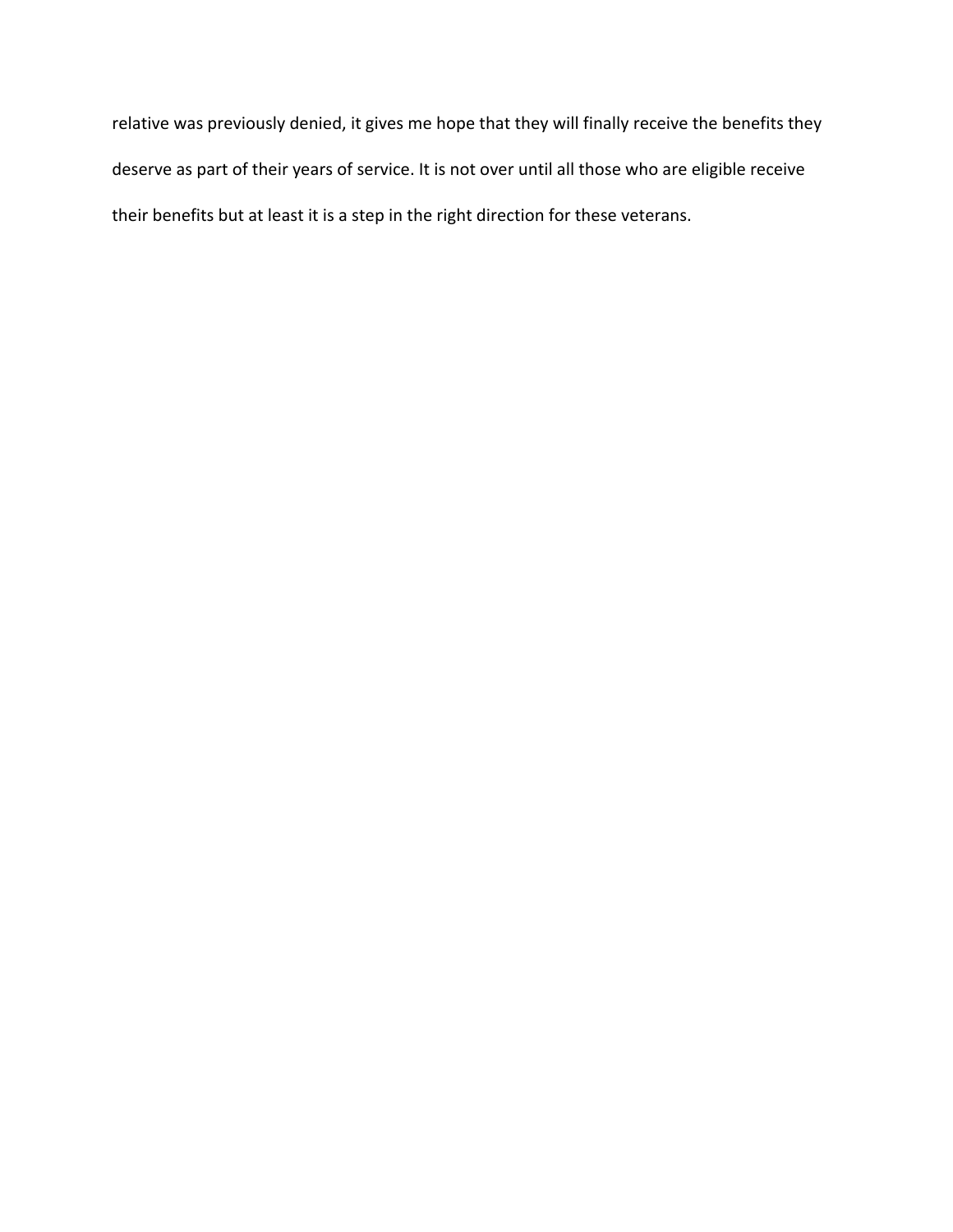#### Work Cited:

"Agent Orange Exposure and VA Disability Compensation." *Veterans Affairs*, 4 Feb. 2022, [https://www.va.gov/disability/eligibility/hazardous-materials-exposure/agent-orange/.](https://www.va.gov/disability/eligibility/hazardous-materials-exposure/agent-orange/)

Department of Veterans Affairs, Veterans Benefits Administration. "Va.gov: Veterans Affairs." *Blue Water Navy Vietnam Veterans Act of 2019*, 2019, <https://benefits.va.gov/benefits/blue-water-navy.asp>.

Iovino, Nicholas. "VA Must Pay Retroactive Benefits to Blue Water Vietnam Vets." *Courthousenews.com*[, 2020, https://www.courthousenews.com/va-must-pay](https://www.courthousenews.com/va-must-pay-retroactive-benefits-to-blue-water-vietnam-vets/)retroactive-benefits-to-blue-water-vietnam-vets/.

Kassraie, Aaron. "VA to Reopen Agent Orange Claims of Blue Water Veterans." *AARP*, 2021, [https://www.aarp.org/home-family/voices/veterans/info-2020/court-order-blue-water](https://www.aarp.org/home-family/voices/veterans/info-2020/court-order-blue-water-claims.html)claims.html.

Procopio v. Wilkie, No. 17-1821 (Fed. Cir. 2019). [https://www.casebriefs.com/blog/law/torts/torts-keyed-to-dobbs/contract-and-duty/thorne](https://www.casebriefs.com/blog/law/torts/torts-keyed-to-dobbs/contract-and-duty/thorne-v-deas/)v-deas/

Stripes, Nikki Wentling/Stars and. "VA to Automatically Review Thousands of 'Blue Water' Navy Claims." *The American Legion*, 19 May 2021, [https://www.legion.org/veteransbenefits/252567/va-automatically-review-thousands](https://www.legion.org/veteransbenefits/252567/va-automatically-review-thousands-blue-water-navy-claims)blue-water-navy-claims.